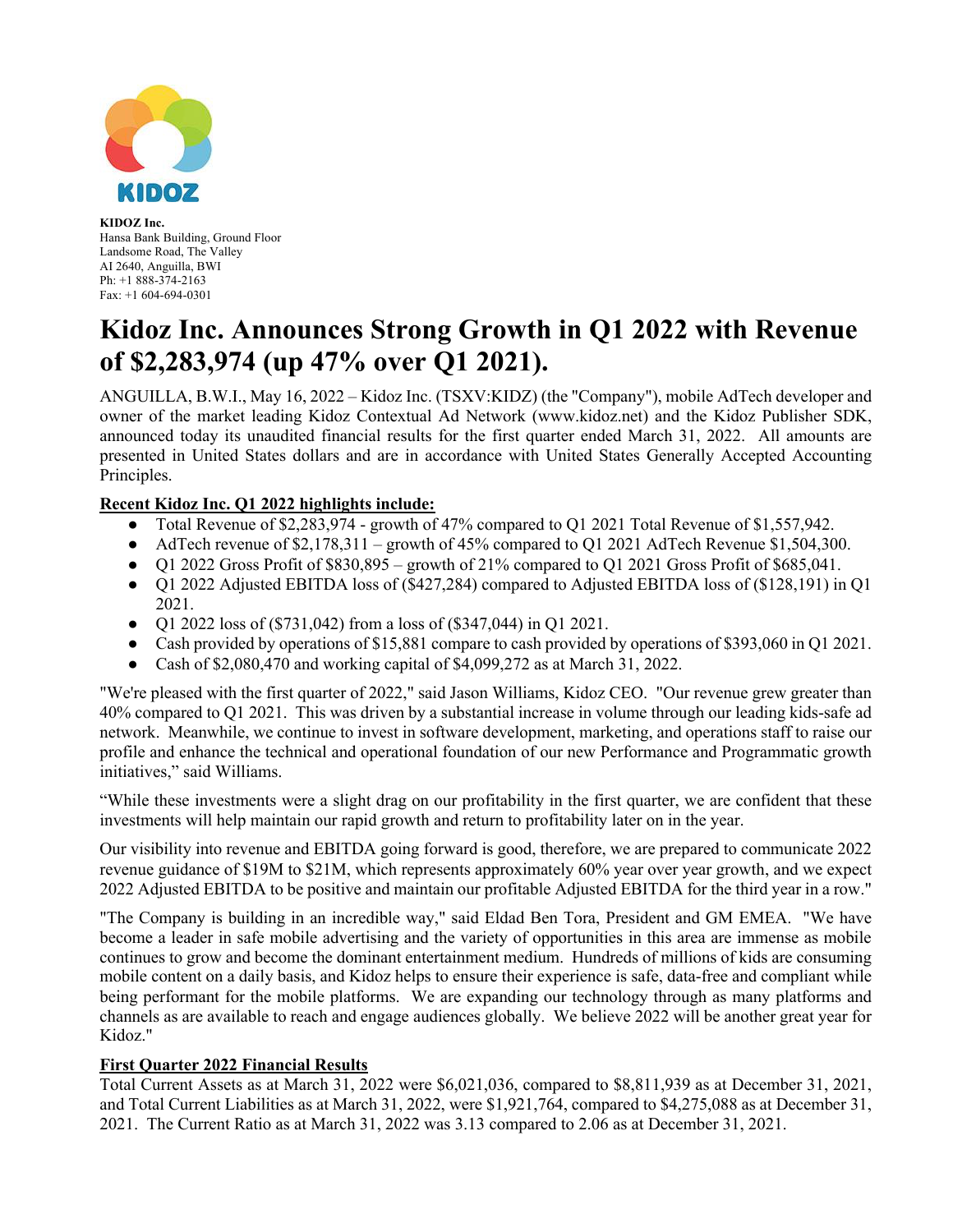Total Revenue, net of platform fees (to Apple, Google and Amazon) and withholding taxes, for the quarter ended March 31, 2022, increased to \$2,283,974, an increase of 47% from revenue of \$1,57,942 for the first quarter of 2021. AdTech advertising revenue increased to \$2,178,311 for the quarter ended March 31, 2022, an increase of 45% from AdTech advertising revenue of \$1,504,300 in the first quarter of 2021. Content revenue increased to \$105,663, for the quarter ended March 31, 2022, an increase of 97% from revenue of \$53,642 in the first quarter of 2021.

The increase in Total Revenue compared to the first quarter of fiscal 2021 is due to the ongoing shift from TV Advertising to mobile advertising with the strong demand for kid safe contextual advertising and the growth of our Performance business segment.

Selling and marketing expenses were \$180,014 for the quarter ended March 31, 2022, an increase of 40% over expenses of \$128,688 in the first quarter of fiscal 2021. This increase in sales and marketing expenses in the quarter ended March 31, 2022, compared to the first quarter of fiscal 2021, is due to an increase in sales and marketing staff to manage the growth in the Direct, Programmatic and Performance segments of our AdTech business.

General and administrative expenses consist primarily of premises costs for our offices, legal and professional fees, and other general corporate and office expenses. General and administrative expenses increased to \$215,894 for the quarter ended March 31, 2022, an increase of 37% from costs of \$157,695 for the first quarter of fiscal 2021. The increase in general and administrative expenses compared to the first quarter of fiscal 2021 is due an increase in fees paid to our professional advisors.

Salaries, wages, consultants, and benefits increased to \$278,199 for the quarter ended March 31, 2022, an increase of 110% compared to salaries, wages, consultants, and benefits of \$132,242 in the first quarter of 2021. This increase compared to the first quarter of fiscal 2021 is due to an increase in total staff, plus bonuses for our positive performance in 2021.

The Company does not capitalize its development costs. The Company expensed \$516,639 in software development costs during the quarter ended March 31, 2022, an increase of 53% compared to software development costs of \$337,293 expensed during the first quarter of fiscal 2021. The increase in development costs compared to the first quarter of fiscal 2021 is due to hiring additional development staff to increase the development of our base technology.

The net loss after taxation for the quarter ended March 31, 2022, amounted to (\$731,042), a loss of (\$0.01) per share, compared to a net loss of (\$347,044) or (\$0.00) per share in the quarter ended March 31. This increase in net loss for the quarter compared to the first quarter of fiscal 2021, is due to the hiring of additional staff, salary increases and the reduced margins and additional costs of establishing and growing the new Programmatic and Performance segments of our business.

Adjusted earnings before interest; depreciation and amortization; stock awareness program; stock-based compensation and impairment of goodwill ("Adjusted EBITDA") for the period ended March 31, 2022, amounted to (\$427,284), a decrease compared to an Adjusted EBITDA of (\$128,191) in the period ended March 31, 2021.

During the three months ended March 31, 2022, we provided cash of \$15,881 in operating activities compared to cash provided in operating activities of \$393,060 in the same period in the prior year.

During the three months ended March 31, 2022, we used cash in investing activities of (\$6,979) compared to cash used in investing activities of (\$2,265) in the same period in the prior year.

Net cash used in financing activities was (\$7,039) in the three months ended March 31, 2022. This compares to cash used in financing activities of (\$5,248) in the same period in the prior year.

We had cash of \$2,080,470 and working capital of \$4,099,272 at March 31, 2022. This compares to cash of \$2,078,607 and working capital of \$4,536,851 as at December 31, 2021.